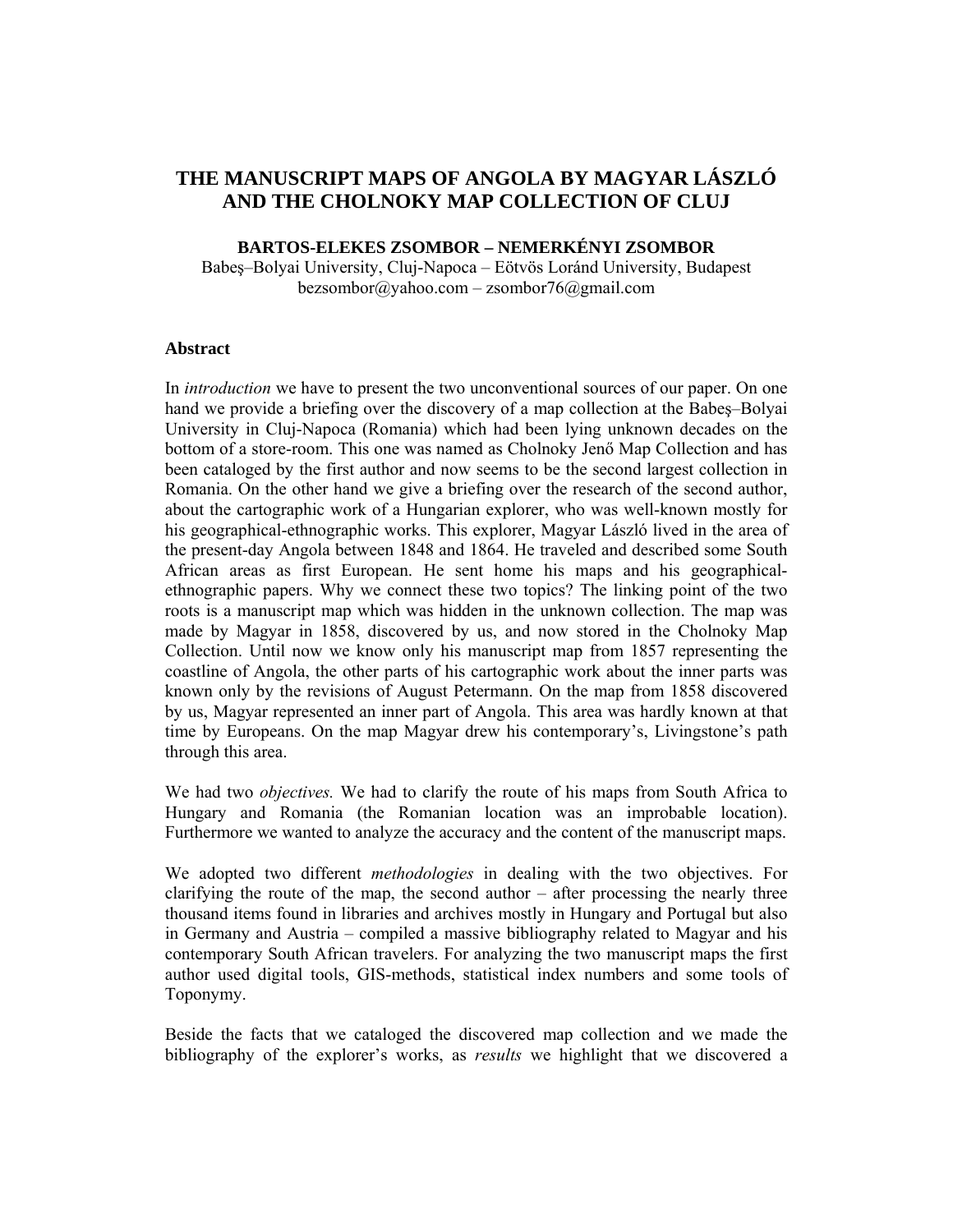manuscript map which was looked for, but not found by many researchers in the last 150 years. In the paper we give a possible scenario of the route of map from South Africa to the actual location. Moreover, we analyzed the two manuscript maps of Magyar, which represented South African areas hardly known at that time by Europeans. We determine the accuracy of the maps by using statistical index numbers.

Our *conclusions* are the following. The analyses of these maps contribute to the history of exploration of Angola in the  $19<sup>th</sup>$  century. The spatial data gained from the textual descriptions of Magyar, absolutely complement the cartographical sources with a graphic layout. Magyar – because he not only traveled but he lived there, he integrated in local society – was able to map homogeneously the area which was impossible for travelers who stayed there less time. The cartographical analysis has shown that the explorers, mapping the divide of the Congo and the Zambezi rivers, knew and used the each other's findings. His correspondence provides hints concerning the missing manuscripts. The most probable location of the missing documents could be the Arquivo Histórico Ultramarino (Lisbon), the further research in this direction may provide more results.

### **The Cholnoky Map Collection (Cluj-Napoca, Romania)**

A lot of old maps and photos were discovered in 2001 at the Babeş–Bolyai University of Cluj-Napoca in a store-room. It was a surprise, nobody knew about the existence of the collection. After the first contact with the dusty and in some places molded papers, we realized that the collection was built up by one of the greatest Hungarian Geographers, Cholnoky Jenő one hundred years ago.

To understand the history of the collection we have to relate it in parallel with the history of the region. The location was part of the Austro-Hungarian Monarchy, the Hungarian name of the city is Kolozsvár, the name of the university was Francis Joseph University. Cholnoky was head of a department at this university between 1905 and 1919. The Monarchy was defeated in WWI. As consequences, the eastern part of Hungary, the historical region of Transylvania inhabited by Romanian, Hungarian and German population, where Kolozsvár lies, became part of Romania by the end of that war. The Hungarian university and also Cholnoky left the city, but the collection remained. The official name of the city was turned into the Romanian name of Cluj (later Cluj-Napoca). A Romanian university was settled in the buildings of the former university. According to the inventory stamps found on the maps, we can conclude that the map and photo collection had disappeared in the communist period of the fifties. In 1989 the communist government fell, the university became multicultural: now the name of the university is Babeş–Bolyai University with Romanian, Hungarian and German languages of education. The collection was discovered in 2001, so the maps spent fifty years in anonymity. (Bartos-Elekes 2008)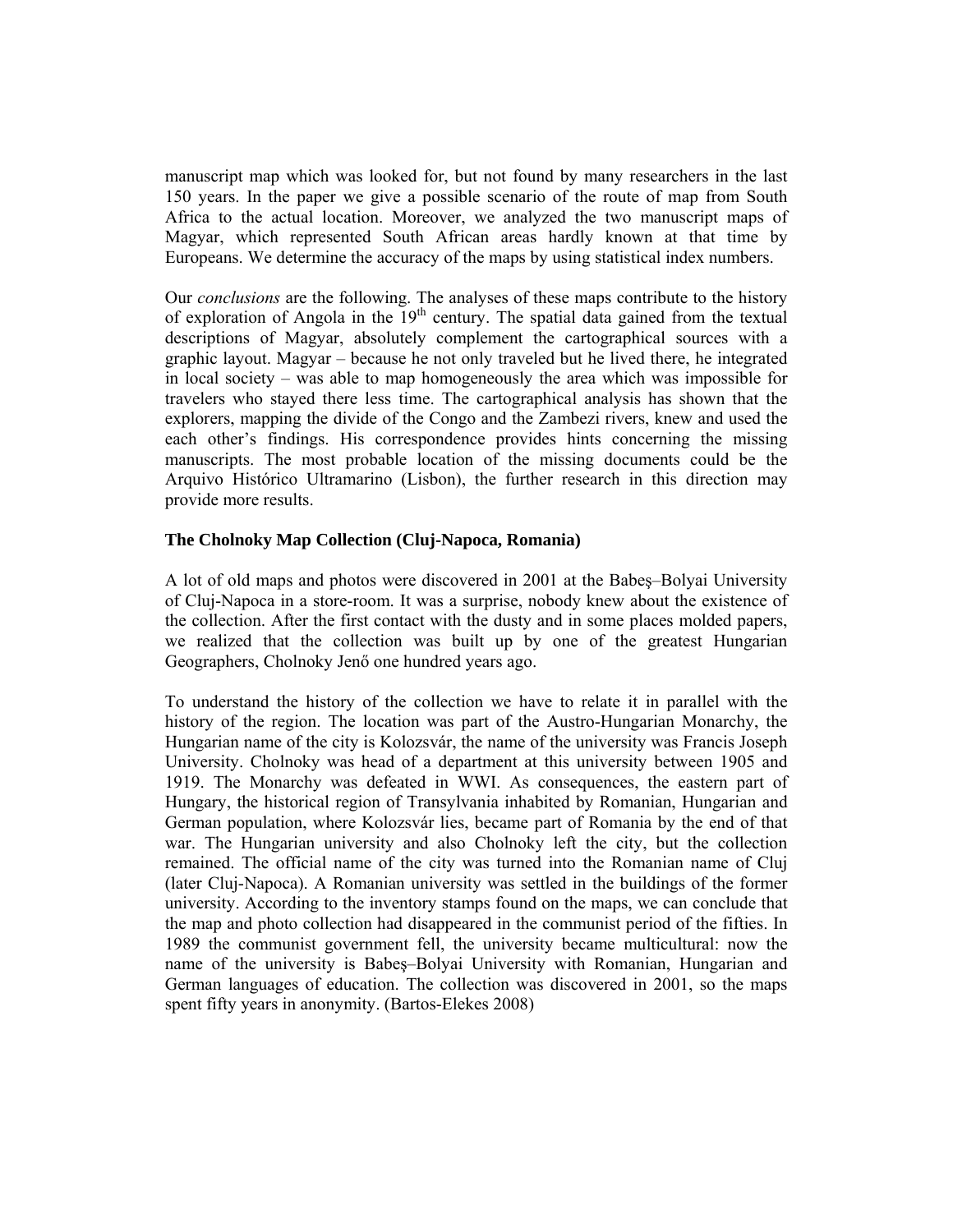At first the photo collection was cataloged by Imecs Zoltán. The photo collection contains more than 5000 non-series photos from the beginning of the  $20<sup>th</sup>$  century mostly photographed by Cholnoky in Transylvania, but also on his travels even in other continents (China, USA). (Imecs 2004)

The map collection was cataloged between 2006 and 2008 directed by Bartos-Elekes Zsombor, and assisted by students (Groos Boróka, Lázár István and Veres József). The map collection contains 6100 items. Of these items 4200 items are chorographic and thematic maps, 1750 items are (mostly Austrian) topographic map sheets and 150 items are atlases. The oldest maps are from the  $17<sup>th</sup>$  century, but the majority of the maps are from the  $19<sup>th</sup>$  century. The map collection can be considered the second largest collection of old maps in Romania after the collection of the Romanian Academy in Bucharest (the Cholnoky Map Collection is larger than the map collection of the Romanian National Library). During the cataloguing we found some valuable manuscripts as well. In this paper we would like to relate about only one of these: the map by an explorer of Angola, Magyar László. (Bartos-Elekes 2008)

### **Magyar László, a Hungarian explorer in Angola**

Magyar László was born in Szombathely (Hungary) in 1818, he left Europe in 1843. Magyar arrived in Africa in 1848, where he lived and traveled on the present territory of Angola. He was the son-in-law of the sovereign of the Bie territory, so he integrated in the local society. During this time, he lived in Kuito, Benguela and he died in Ponto do Cuio in 1864. (Nemerkényi 2008)

During his travels in South Africa in some areas he was the first European explorer. He traveled in the borderland of the present states of Angola and Democratic Republic of Congo (1850–1851) and in the southeastern part of Angola (1852–1854) so at the divide area of the basins of rivers Zambezi and Congo. *(See Figure 1).*

Magyar had an extended correspondence with many scientific circles. The Portugal Government in Benguela requested Magyar to edit the map of Angola but the intention failed. He sent his ethnographic-geographical works home to the Hungarian Academy of Science. As outcome he became corresponding member of the Hungarian Academy in 1858. (Nemerkényi 2008)

Until 2007 the researchers knew about just one original manuscript map by Magyar, drawn in 1857. The second manuscript map from 1858 was discovered, within the Cholnoky Map Collection, by Bartos-Elekes and identified by Nemerkényi in 2007.

#### **Manuscript Map from 1857 stored in Budapest, Library of the Hungarian Academy**

Magyar László sent the first volume of his reports and the additionally edited map to Hunfalvy János, member of the academy, with the intervention of the Portuguese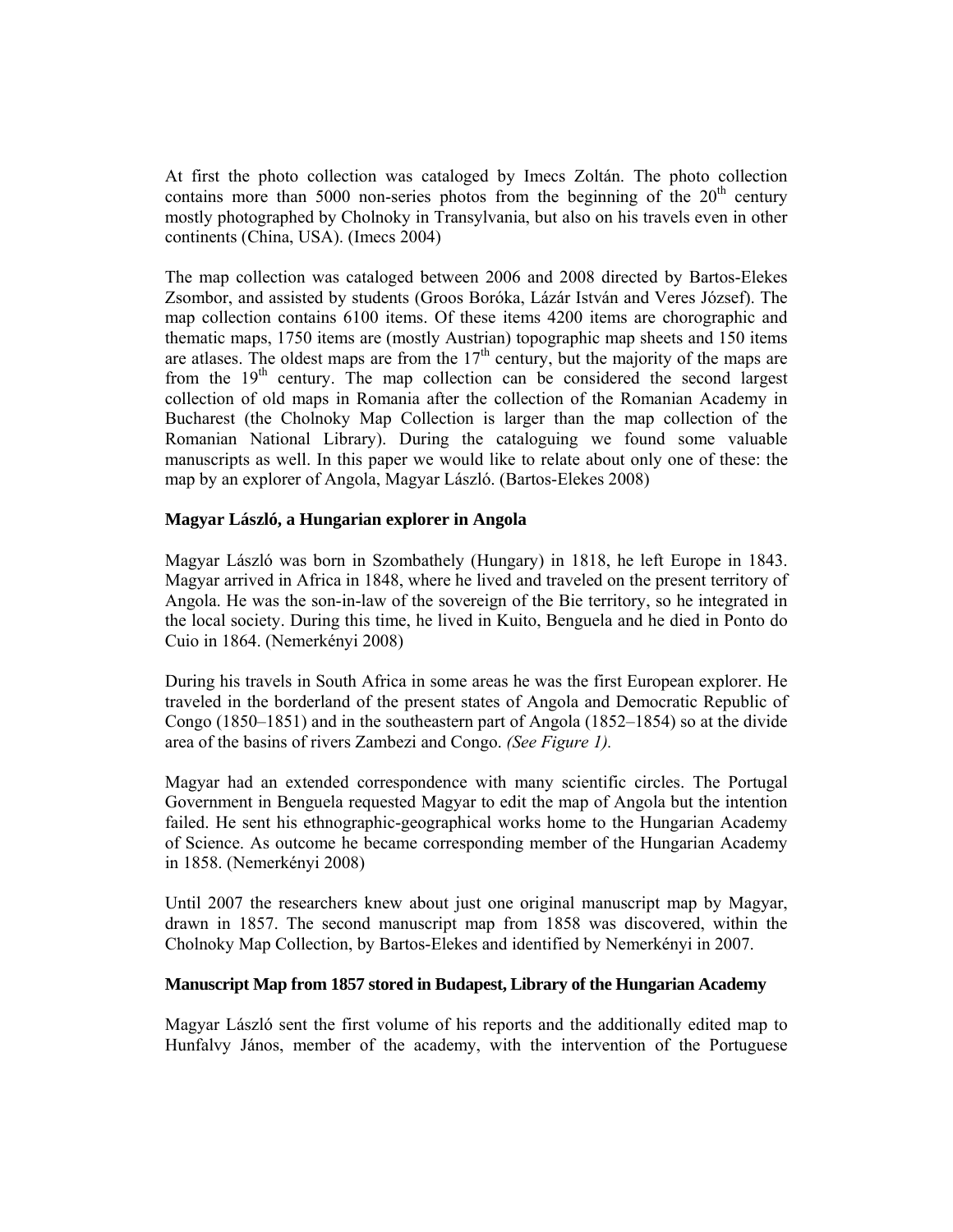government in 1857. He was informed about the successful delivery and the publication of his work, as well as his academic appointment in 1861.



*Figure 1. The travels of Magyar and his contemporaries and the areas represented on his manuscript maps* 

This way, his first manuscript map became part of the collection of the manuscript department of the Hungarian Academy where it has been stored until today (Magyar 1857). The first Hungarian patron of Magyar's case, Hunfalvy wrote a preface to the textual part and supplemented it with notes, to be published in 1859. (Hunfalvy 1859) *(See Figure 2).*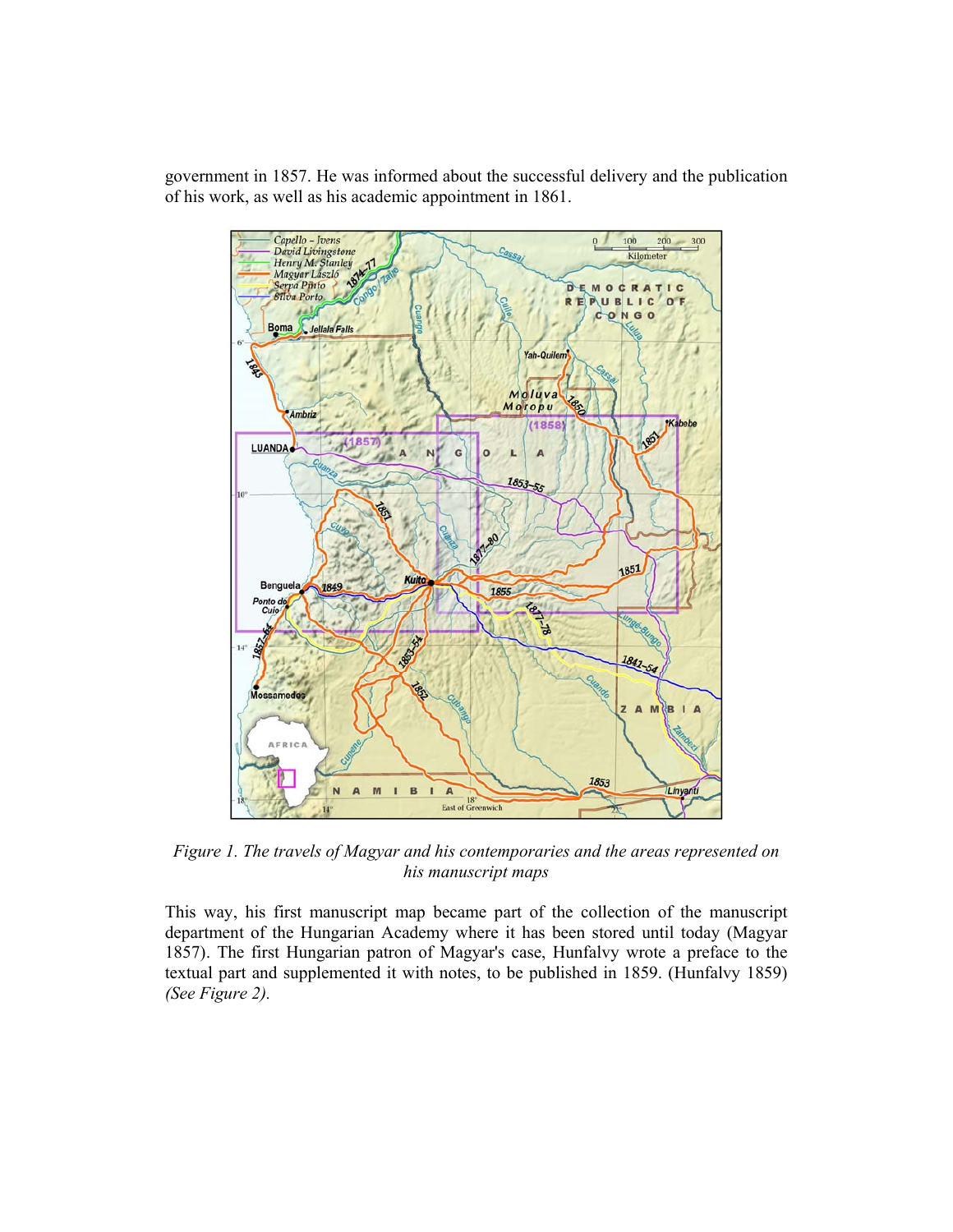

*Figure 2. The manuscript map from 1857* 

Similarly to earlier letters and reports, Hunfalvy sent the German translation of this material to August Petermann as well as to the officers of the Royal Geographical Society. It cannot be documented that Hunfalvy sent the original map to any institute abroad, but supposedly he forwarded its re-edited copy, along with Magyar's textual descriptions, to the representatives of the international scientific community.

## **Manuscript Map from 1858 stored in Cluj-Napoca, Cholnoky Map Collection**

In his letter sent to Hunfalvy 1858, Magyar appended the description of the countries of Moluva, *alias* Moropuu, and Lobal as well as a map sheet displaying the territory (Magyar 1858a). It was the study to be read by Hunfalvy as the inaugural lecture of Magyar at the Hungarian Academy of Sciences (Magyar 1859).

The same study appeared in the geography journal of August Petermann with a minor difference: he also published the re-edited version of the appended map and the Moluva word list of approximately 200 words from the original manuscript (Magyar 1860a, 1860b). It was the last publication to refer directly to the original and unaltered manuscript map. From then on, almost for about a century and a half, various studies referred to the copy published by Petermann.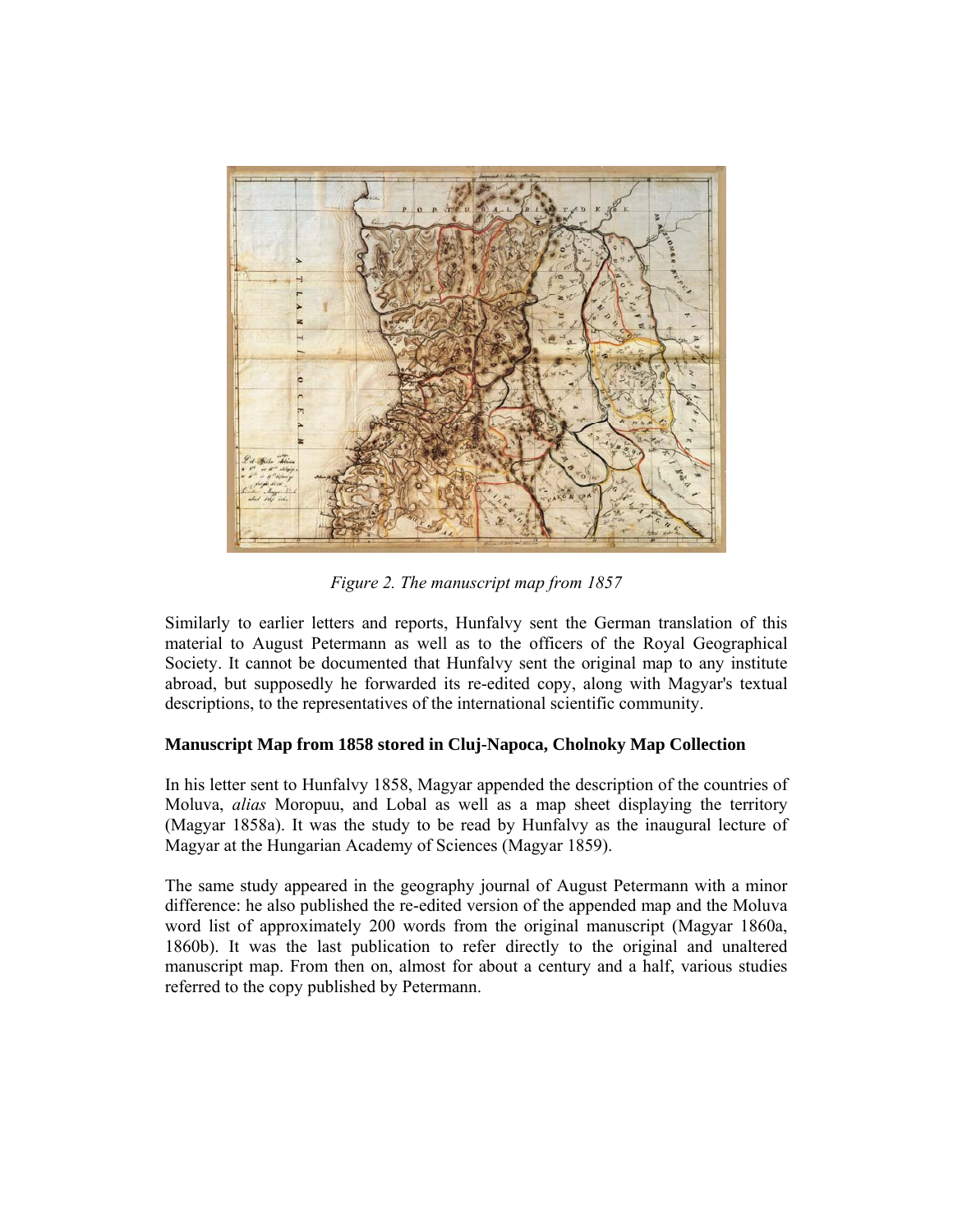

*Figure 3. The manuscript map from 1858* 

In his biographical study published in  $1937$ , Thirring Gusztáv still refers to  $\mu$  maps" in plural, without providing accurate indication of sources (Thirring 1937). The use of the plural was indeed correct, since the before-mentioned correspondence and reports obviously imply the editing of more maps, out of which Magyar sent at least two pieces to Hungary via Portuguese mediation. In 1888, Thirring visited Alexander Supan, the editor-in-chief of *Petermann's Geographische Mittheilungen* in the Justus Perthes Geographical Institute in Gotha, to ask for the manuscript map of Magyar. However, it was no longer in the map collection of the Institute at the time.

It would have been indispensable to have access to the unaltered version of the map in order to provide a summary of Magyar's scientific achievements and a cartographic analysis. Therefore, Nemerkényi has conducted research in the collections of the Justus Perthes Geographical Institute in Gotha, the Lisbon Geographical Society, as well as the Royal Geographical Society, but they all yielded only references to the map in question. None of the institutes had the map. The original manuscript map was discovered at a surprising location, at Cluj-Napoca, in April 2007 by Bartos-Elekes, during cataloguing the Cholnoky Map Collection and it was identified by Nemerkényi. (Magyar 1858b) *(See Figure 3).*

The map discovered in 2007 reached Hunfalvy as the appendix to the treatise; he forwarded it to Petermann to publish it in his journal. So far, it has seemed probable that the manuscript version is in the Justus Perthes Geographical Institute in Gotha. Today,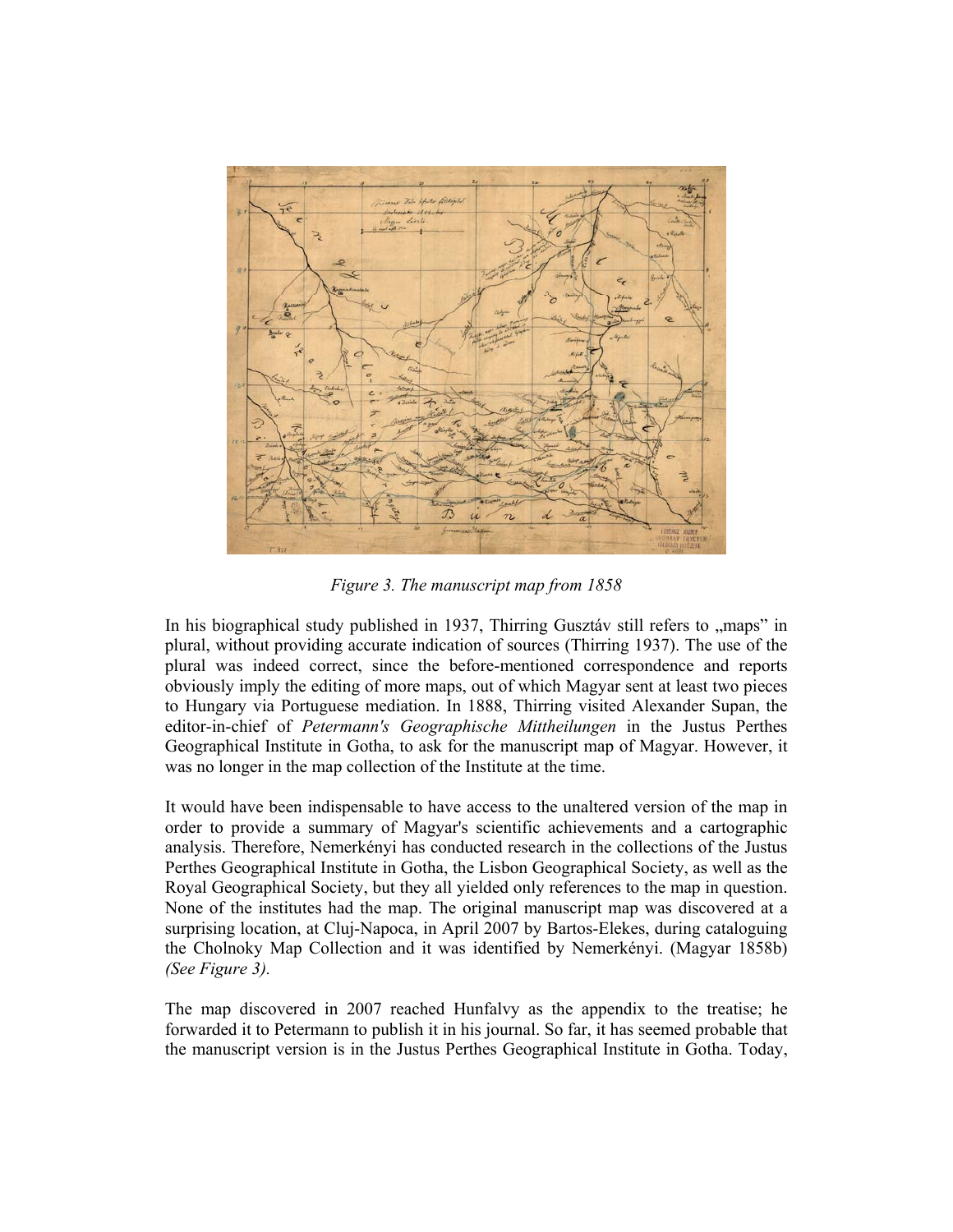however, it can be taken for granted that Supan was not mistaken when he was unable to locate it at the request of Thirring in 1888. After editing and publishing the study and the appended map in 1860, Petermann must have returned it to Hunfalvy by 1888 who might have added the precious map to the collection of the Hungarian Geographical Society, founded in 1872 and directed by himself – instead of the collection of the Academy. This is supported by the fact that the map emerged from Cluj-Napoca where it might have ended up through the intervention of Cholnoky. It is hardly probable that Cholnoky could have brought it along from the manuscript department of the Hungarian Academy of Sciences. In the Hungarian Geographical Society, Cholnoky served as secretary from 1905 to 1910 and as president from 1914 to 1945. He carried the map to Cluj-Napoca during his tenure as a professor at Francis Joseph University. When he was suddenly forced to leave in 1919, he could not take it to Budapest, Hungary. If the departmental map collection had a catalog, this map had a place in it. The seal of the *Ferencz József Tudományegyetem Földrajzi Intézete* (Geographical Institute of Francis Joseph University) appears in the lower right corner with the catalog number C 4071 underneath. From this, it is obvious that the map became part of the collection in Cluj after 1905 but before 1919.

### **The accuracy of the manuscript maps**

The two manuscript maps altogether represent Central Angola. The 1857 one represents the western part (and the coastline), the 1858 one the inner parts (with territories of DR of Congo). They have overlapping area. The represented area was hardly known for Europeans: David Livingstone in 1853–55, António Francisco Ferreira da Silva Porto in 1841–1854 traveled in that zone close to Magyar.

Both maps show the geographic coordinate system. The grids are quadratics, so we can declare that the projections are the Equirectangular Cylindrical Projection with true scale latitude in Equator. Based on the dimensions of the grid we can calculate the theoretic scale of the maps (theoretic: compared to the geographical grid). On the map of 1857, 1 degree (111 km) corresponds to 91 mm, so the scale is at about  $1:1,220,000$ . On the map of 1858, 1 degree (111 km) corresponds to 54 mm, so the scale is at about 1:2,040,000.

We analyzed the maps with MapAnalyst software (Jenny 2007). For comparison we used as a new map the sheets of the Soviet topographic maps of South Africa (1:500,000) converted by us with GIS methods in Equirectangular Cylindrical Projection with true scale latitude in Equator (the same projection as used by Magyar).

On the map from 1857 we found 18 control points. The local scale factors of the map (compared to the content of the map) are 1:1,050,000 horizontally and 1:1,170,000 vertically. So the map is larger with 16% (horizontally) and with 4% (vertically) than Magyar supposed. So the error in latitudes is only 4% but the error in longitudes is 16% (the measuring of longitudes was more complicated as the measuring of latitudes).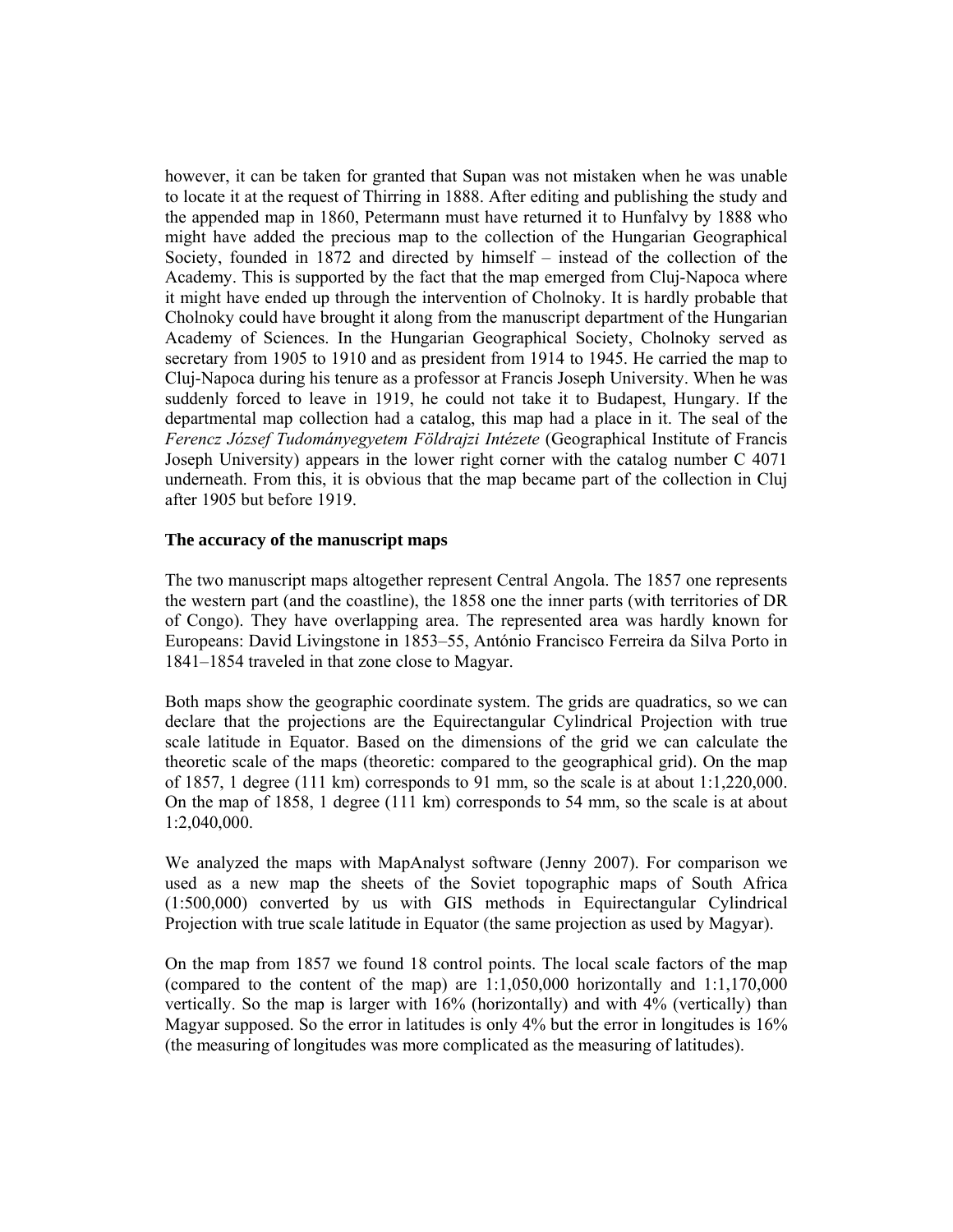

*Figure 4. The geographic grid and the distortion vectors on the map from 1857* 

The standard deviation of the displacement vectors is 37 km, the mean positioning error is 52 km. The displacement vectors mostly have a horizontal direction (the larger error was in longitudes). The places on the coastline were drawn western as they are in fact. The places close to Kuito (Magyar's residence) were drawn eastern as they are in reality. *(See Figure 4.)* 

On the map from 1858 finding control points was harder because this area was poorly mapped, we found just 9 control points. Here the scale factor of the map is also larger than Magyar supposed (with 25%). The displacement vectors are 20–30 km, the vectors have varied directions. *(See Figure 5).*



*Figure 5. The geographic grid and the distortion vectors on the map from 1858.*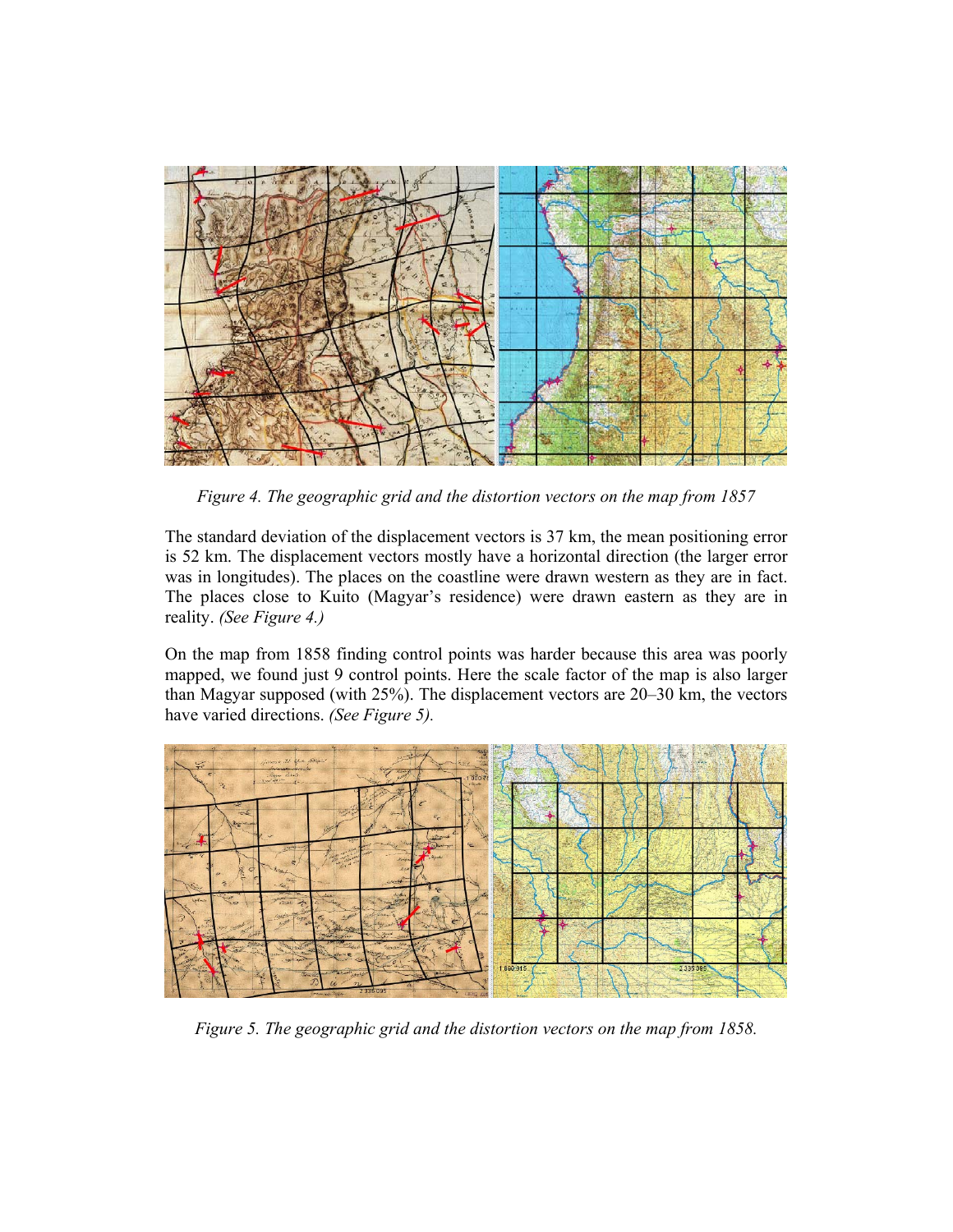Magyar used astronomic positioning measurements for the latitudes, here he has smaller errors. His estimations of longitudes have larger errors. Moreover on the map from 1857 probably he used other maps as a source that is why this one is more correct. The map from 1858 (which represents the inner area) is inaccurate because this one represents an area never mapped before.

### **The content of the manuscript maps**

Both maps represent the geographic grid, the hydrography and the settlements. The map from 1857 represents the terrain and the boundaries. The map from 1858 shows the route of Livingstone as well. We have to highlight that the maps try to represent the area homogeneously in other words with uniform detailing. This merit is the result of the fact that Magyar was integrated in the local society. He had more information about the whole area not just only about the territories that he covered. We can compare them with the map of Livingstone from 1854 from the similar area where the map represents only a stripe around the explorer's route.

The number of names is 450 (on the map from 1857) and 150 (on the map from 1858). The names are mostly place-names and hydronyms with some description notes in Hungarian. So it is very a detailed map compared with the maps of other travelers (e.g. Livingstone). (Livingstone 1854)

### **Lost documents**

The Academy learned about the Hungarian traveler's death only in 1868. Upon receiving the sad news, they asked permission from the Portuguese government to transport his bequest to Hungary. The Portuguese authorities reported in 1872 that the case with Magyar's bequest was destroyed by fire. The Hungarian scientific circles had difficulty accepting this explanation, but the period of eight years that passed since the death of Magyar had been too long to allow for effective action.

Several manuscripts were certainly destroyed, but it would be premature to write off all the documents. Our research makes it already clear that some objects and documents, found after Magyar's death, could provide further insights in the study of his discoveries. However, one cannot squarely exclude the possibility of the second and third volumes and the pertinent maps in question coming to light from an archive in Angola, Portugal, or even elsewhere in Europe. Judging from the example of the manuscript map from 1858, finally, it is not at all certain that one has to do research where it would seem most logical.